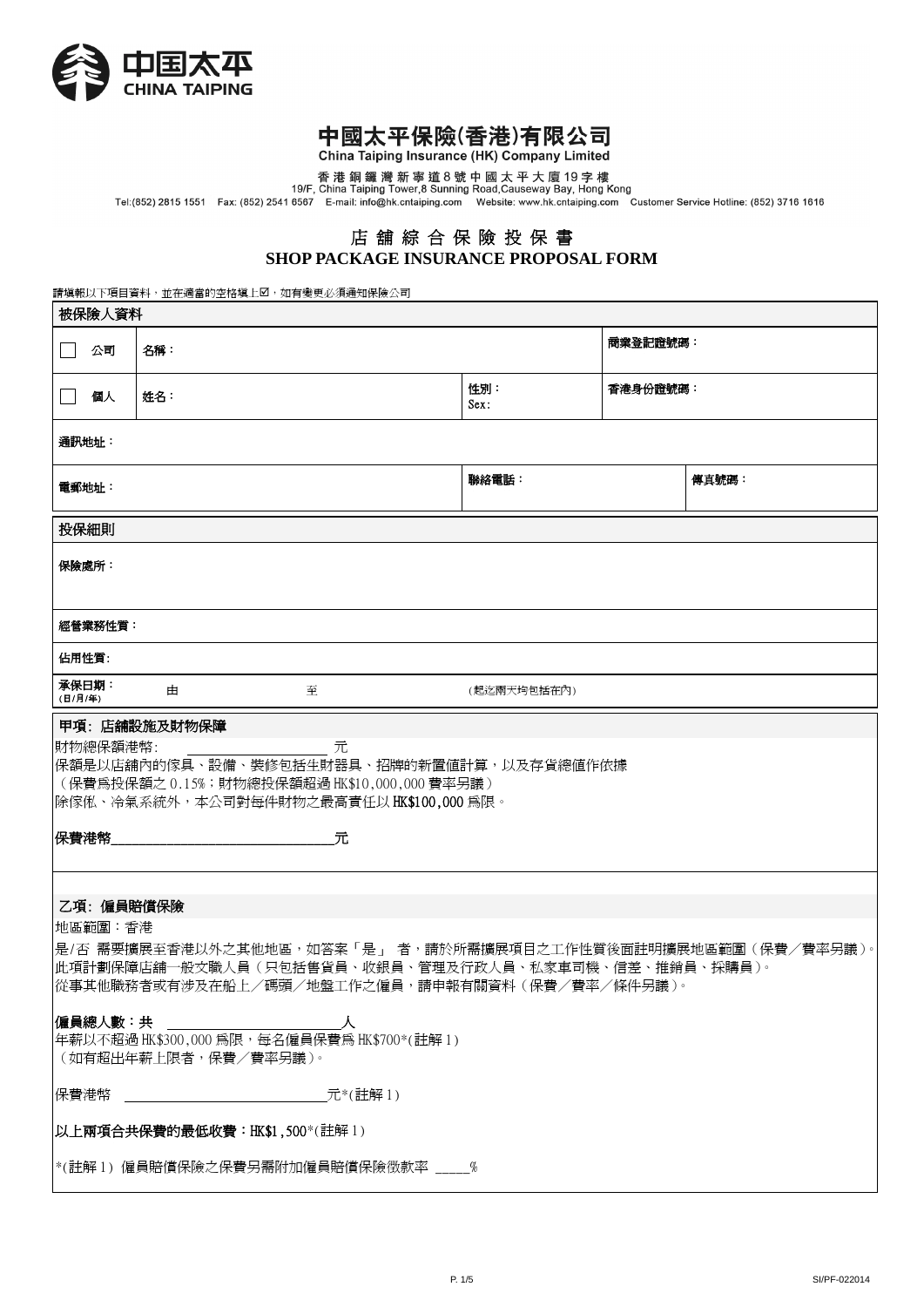

|     | 自選附加項目                                                                                                                                                                                                                                |                                        |                                                                           |                               |       |               |  |  |
|-----|---------------------------------------------------------------------------------------------------------------------------------------------------------------------------------------------------------------------------------------|----------------------------------------|---------------------------------------------------------------------------|-------------------------------|-------|---------------|--|--|
| 請選擇 |                                                                                                                                                                                                                                       | 自選項目                                   | 保障範圍                                                                      | 最高賠償額                         |       | 費率            |  |  |
| 是口  | 否口                                                                                                                                                                                                                                    | 1) 樓宇結構                                | 樓宇結構因意外受損所引致之損失<br>(陰溝地基除外)                                               | HK\$                          |       | 0.12%         |  |  |
| 是 □ | 否口                                                                                                                                                                                                                                    | 2) 現金                                  | 按第二部份1項下之 I)、II)、III)<br>及 IV)                                            | 增加 HK\$<br>(最高增加 HK\$50,000)  |       | 2%            |  |  |
| 是 口 | 否口                                                                                                                                                                                                                                    | 3) 公眾責任                                | 按第二部份 4 項                                                                 | 增加至 HK\$10,000,000            |       | HK\$600       |  |  |
| 是厂  | 否<br>$\mathcal{L}^{\mathcal{A}}$                                                                                                                                                                                                      | 4) 利潤損失                                | 因意外發生後導致業務中斷所引致<br>毛利潤損失,賠償期不超過12個月<br>(第二部份附加保障內之額外開支保<br>險項目取消)         | 12個月毛利潤總額<br>HK\$             |       | 0.15%         |  |  |
| 是门  | 否口                                                                                                                                                                                                                                    | 5a) 全面人身意外<br>$\ast$                   | 由於外來明顯的意外事故引致身體、<br>四肢、 雙目受到傷殘,<br>或遭致身<br>故、耳聾、斷骨等                       | 每人 HK\$<br>(最高可保 HK\$200,000) |       | 0.12%         |  |  |
| 是 口 | 否口                                                                                                                                                                                                                                    | 5b) 停工賠償<br>**(5a 附加保障)                | 遇發生意外事故致身體<br>一完全喪失工作能力<br>(每週 HK\$250)<br>一部份喪失工作能力<br>(每週 HK\$65)       | 104 週                         |       | 每人<br>HK\$160 |  |  |
| 是口  | 否口                                                                                                                                                                                                                                    | 5c) 醫療費用<br>**(5a 附加保障)                | 遇發生意外事故致身體受到傷害,在<br>HK\$<br>52 週內對因治療該項傷害所需的醫<br>(最高可保 HK\$50,000)<br>療費用 |                               |       | 1.2%          |  |  |
|     | * 全面人身意外險投保人數必須與僱員投保人數相同 (超過10人費率及條件另議)<br>**先投保 5a 項目後才可選擇 5b 或 5c                                                                                                                                                                   |                                        |                                                                           |                               |       |               |  |  |
|     | 自選附加項目保費共港幣<br>元                                                                                                                                                                                                                      |                                        |                                                                           |                               |       |               |  |  |
|     | 總保費合共港幣<br><b>2008年 - 2008年 - 2008年 - 2008年 - 2008年 - 2008年 - 2008年 - 2008年 - 2008年 - 2008年 - 2008年 - 2008年 - 2008年 - 2008年 - 2008年 - 2008年 - 2008年 - 2008年 - 2008年 - 2008年 - 2008年 - 2008年 - 2008年 - 2008年 - 2008年 - 2008年 - 200</b> |                                        |                                                                           |                               |       |               |  |  |
|     | 請詳細回答以下問題                                                                                                                                                                                                                             |                                        |                                                                           |                               |       |               |  |  |
|     |                                                                                                                                                                                                                                       | 1. 在上址經營零售業有_____________年。            |                                                                           |                               |       |               |  |  |
|     | 2. 是否佔用整個店舖單位?                                                                                                                                                                                                                        |                                        |                                                                           |                               | 是□/否□ |               |  |  |
|     |                                                                                                                                                                                                                                       |                                        |                                                                           |                               |       |               |  |  |
| 3.  | 店舖於晚間是否有人使用或居住?                                                                                                                                                                                                                       |                                        | 有□/否□                                                                     |                               |       |               |  |  |
|     | 若有,請列明其用途及何人居住 _____________________________                                                                                                                                                                                          |                                        |                                                                           |                               |       |               |  |  |
| 4.  | 店舖樓宇(包括其他佔用者)有否貯存或使用有毒之化學藥品/爆炸性/酸性物質/其他危險物品?<br>有□/否□                                                                                                                                                                                 |                                        |                                                                           |                               |       |               |  |  |
|     | 若有,請詳列: ___________________________________                                                                                                                                                                                           |                                        |                                                                           |                               |       |               |  |  |
| 5.  | 有□/否□<br>店舖的經營是否有完整帳冊記錄?                                                                                                                                                                                                              |                                        |                                                                           |                               |       |               |  |  |
| 6.  | 有□/否□<br>店舖有否裝置警報系統?                                                                                                                                                                                                                  |                                        |                                                                           |                               |       |               |  |  |
|     |                                                                                                                                                                                                                                       | 若有,請詳列: ______________________________ |                                                                           |                               |       |               |  |  |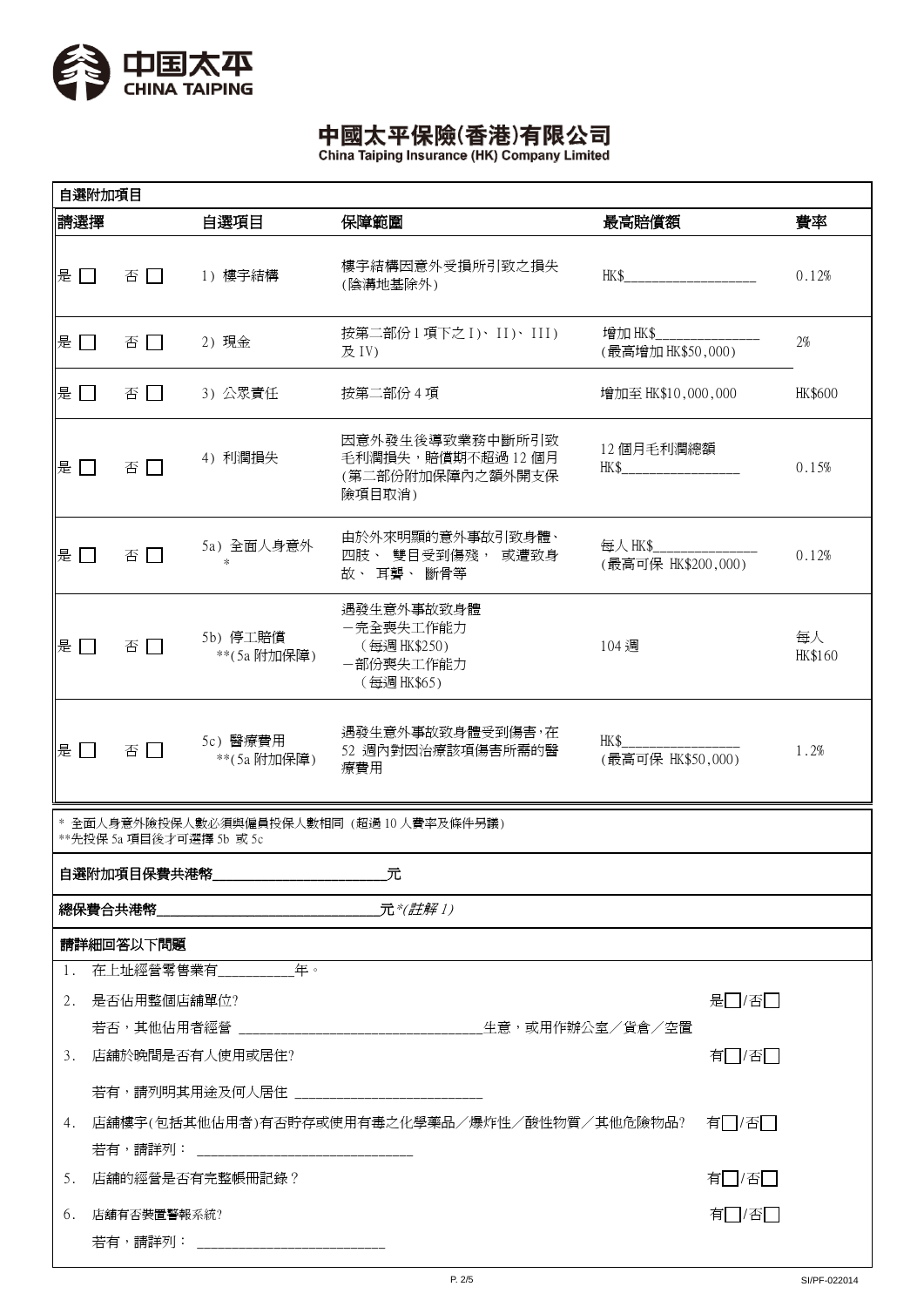

China Taiping Insurance (HK) Company Limited

| 7.  | 請填上聘用之核數師姓名及地址:                                    |                            |
|-----|----------------------------------------------------|----------------------------|
| 8.  | 店舖之帳簿是否有定期結算及核數?                                   | 有<br>1/否                   |
| 9.  | 最近三年內,曾否遭受本計劃所承保的風險之損失?                            | ' 」/否厂:<br>有               |
|     |                                                    |                            |
| 10. | 曾否被保險公司                                            |                            |
|     | (a) 拒絕受保<br>(b) 拒絕續保或取消保單?<br>(c) 要求增加保費或加訂其他特別條款? | 有<br>否<br>有<br>否<br>有<br>否 |
|     | 若有,請詳列: いっこう しゅうしょう しゅうしょう                         |                            |
| 11. | 最近五年內,僱員在工作期間有否遇到意外而向保險公司索償?                       | 有<br>1/否[                  |

### 收集個人資料聲明 **PERSONAL INFORMATION COLLECTION STATEMENT**

中國太平保險(香港)有限公司 (下稱"本公司")明白其在《個人資料(私隱)條例》下就個人資料的收集、持有、處理或使用所負有的責任。本公司僅將為合法和相關的目的收集 個人資料,並將採取一切切實可行的步驟,確保本公司所持個人資料的準確性。本公司將採取一切切實可行的步驟,確保個人資料的安全性,及避孕發生未經授權或者因意 外而擅自取得、刪除或另行使用個人資料的情況。

閣下提供本申請表要求的個人資料,是為了本公司提供保險業務所需,否則,本公司將無法處理 閣下的申請。本公司並可能使用閣下的個人資料作以下用途:

- (i) 處理及審批 閣下的保險申請或 閣下將來提交的保險申請;
- (ii) 執行 閣下保單的行政工作及提供與 閣下保單相關的服務 (包括但不限於更改、變更、取消或續期);
- (iii) 分析、調查、處理及支付 閣下保單有關的索償;
- (iv) 發出繳交保費通知及向 閣下收取保費及欠款;
- (v) 本公司行使任何代位權;
- (vi) 就以上用途聯絡 閣下;
- (vii) 其它與上述用途有直接關係的附帶用途;及
- (viii) 遵循適用法律,條例及業内守則及指引。
- 本公司亦可因應上述用途披露 閣下的個人資料予下列各方:
- (a) 就上述用途,向本公司提供行政、通訊、電腦、付款、保安及其它服務的第三方代理、承包商及顧問(包括:醫療服務供應商、緊急救援服務供應商、電話促銷商、 郵寄及印刷服務商、資訊科技服務供應商及數據處理服務商);
- (b) 處理索賠個案的理賠師、理賠調查員及醫療顧問;
- (c) 追討欠款的收數公司或索償代理;
- (d) 保險資料服務公司及信貸資料服務公司;
- (e) 再保公司及再保經紀;
- (f) 閣下的保險經紀(若有);
- (g) 本公司的法律及專業業務顧問;
- (h) 本公司的關連公司(以《公司條例》內的定義為準);
- (i) 現存或不時成立的任何保險公司協會或聯會或類同組織(「聯會」)及其會員,以達到任何上述或有關目的,或以便「聯會」執行其監管職能,或其他基於保險業或任 何「聯會」會員的利益而不時在合理要求下賦予「聯會」的職能;
- (j) 透過「聯會」移轉予任何「聯會」的會員,以達到任何上述或有關目的;
- (k) 保險索償投訴局及同類的保險業機構;
- (l) 法例要求或許可的政府機關包括運輸署。

閣下的個人資料可能因上述用途提供給以上任何機構 (在香港境內或境外),而就此而言, 閣下同意將 閣下的資料移轉至香港境外。

#### 直接促銷通訊:

- 1. 經 閣下同意,本公司可能使用 閣下的聯絡資料、個人基本資料及保單資料,通過書信、電郵、電話或短信與 閣下聯絡,提供金融及保險產品或服務的直接促銷通 訊。若 閣下不欲接收有關直接促銷通訊,請在以下的方格内填上「✔」
- 2. 經 閣下同意,本公司亦可能提供 閣下的聯繫資料、個人基本資料、人口統計數據及保單資料給本公司的關連公司(其定義以《公司條例》內的定義為準)、關連公司 之合作伙伴及第三方金融機構,獲取有關資料的公司可以以書信、電郵、或短訊與 閣下聯絡,提供金融及/或保險產品或服務的直接促銷通訊。若 閣下反對本公司 將 閣下個人資料提供給本公司的關連公司、關連公司之合作伙伴及第三方金融機構,或不欲接收本公司的關連公司、關連公司之合作伙伴及第三方金融機構的直接 促銷通訊,請在以下的方格内填上「✔」

閣下可隨時撤回給予本公司有關使用 閣下的個人資料及提供予第三方作直接促銷用途的同意,而本公司將在不收取任何費用的情況下停止使用該等資料作直接促銷用 途。閣下如欲撤回 閣下給予本公司的同意,請聯絡本公司的總經理辦公室經理(詳情參閱下文)。

閣下有權查閱本公司是否持有 閣下的個人資料,獲取該資料的副本,更正任何不準確的資料,以及查閱本公司有關個人資料的政策及常規。閣下還可以要求本公司告知 閣 下本公司所持個人資料的種類。如有需要,請以書面形式向本公司總經理辦公室經理提出,地址爲香港銅鑼灣新寧道8號中國太平大廈19樓。

#### 本聲明的中英文版本如有任何歧異或不一致,概以英文版為準。

China Taiping Insurance (HK) Company Limited (the "Company") understands its responsibilities in relation to the collection, retention, processing or use of personal data under the Personal Data (Privacy) Ordinance. Personal data will be collected only for lawful and relevant purposes and all practicable steps will be taken to ensure that personal data held by the Company is accurate. The Company will take all practicable steps to ensure security of the personal data and to avoid unauthorized or accidental access, erasure or other use.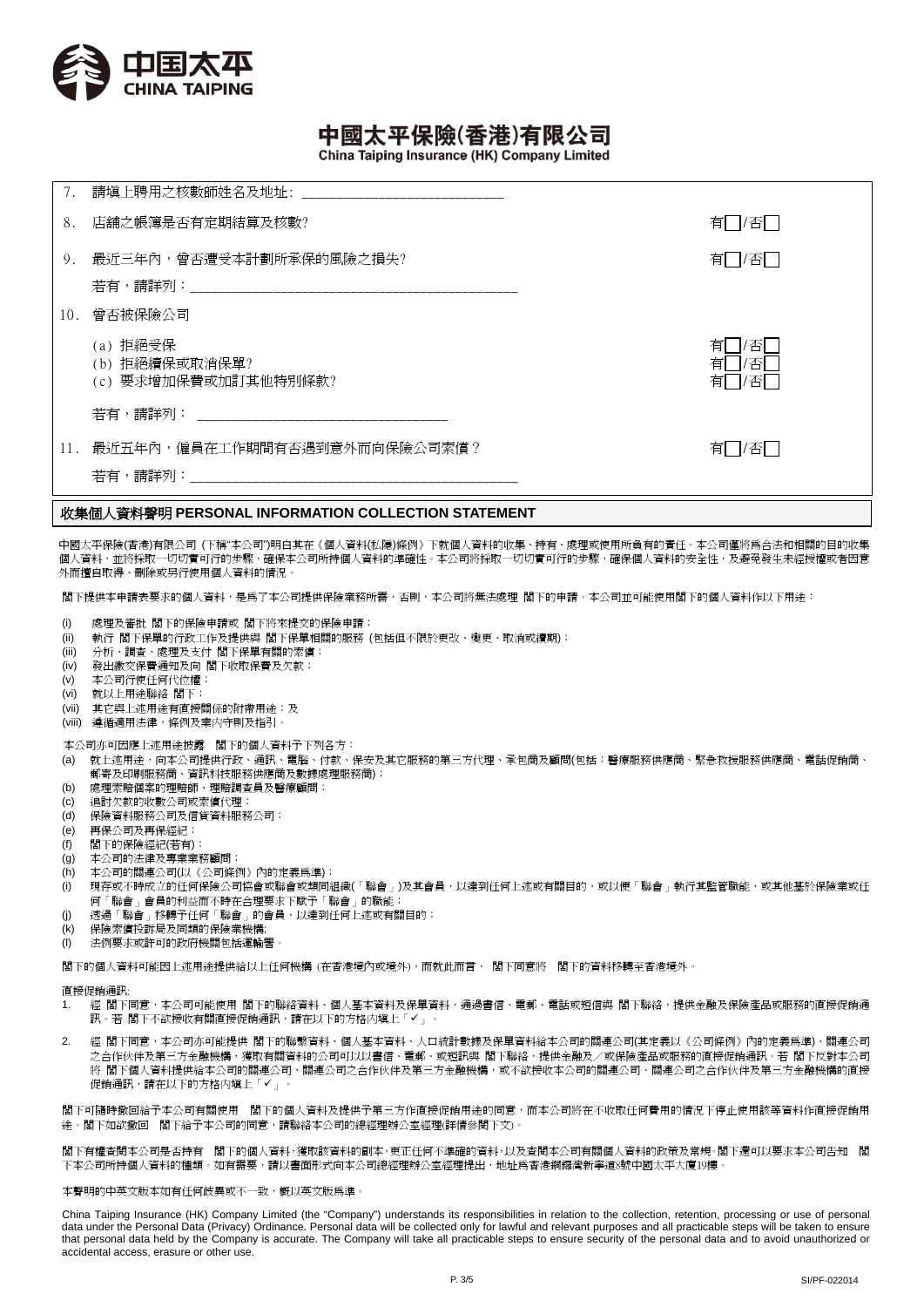

## 中國太平保險(香港)有限公司 China Taiping Insurance (HK) Company Limited

You are under an obligation to provide all of the personal data requested in this form, which is collected to enable us to carry on insurance business. If you fail to provide all the personal data requested in this form, we will not be able to process your application. The Company may also use your personal data for the following purposes:

- 
- (i) processing and evaluating your insurance application and any future insurance application you may make;<br>(ii) administering your insurance policy and providing services in relation to your insurance policy (include but administering your insurance policy and providing services in relation to your insurance policy (include but not limited to any alterations, variations, cancellation or renewal of such product or service);
- (iii) analyzing, investigating, processing and paying claims made under your insurance policy;
- (iv) invoicing and collecting premiums and outstanding amounts from you;
- (v) exercising any right of subrogation;
- (vi) contacting you for any of the above purposes;
- (vii) other ancillary purposes which are directly related to the above purposes; and

(viii) complying with applicable laws, regulations or any industry codes or guidelines.

#### The Company may disclose your personal data for the above purposes to the following classes of transferees:

- (a) third party agents, contractors and advisors who provide administrative, communications, computer, payment, security or other services which assist us to carry out the above purposes (including medical service providers, emergency assistance service providers, telemarketers, mailing houses, IT service providers and data processors);
- (b) in the event of a claim, loss adjudicators, claims investigators and medical advisors;
- (c) in the event of default, debt collectors and recovery agents;
- (d) insurance reference bureaus or credit reference bureaus;
- (e) reinsurers and reinsurance brokers;
- (f) your insurance broker (if you have one);
- (g) the Company's legal and professional advisors;
- (h) the Company's related companies (as that term is defined in the Companies Ordinance);
- (i) any association, federation or similar organization of insurance companies (collectively called "the Federation") and its members that exists or is formed from time to time for any of the above or related purposes or to enable the Federation to carry out its regulatory functions or such other functions that may be assigned to the Federation from time to time and are reasonably required in the interest of the insurance industry or any member(s) of the Federation;
- (j) any members of the Federation by the Federation for any of the above or related purposes;
- (k) the Insurance Claims Complaints Bureau and similar insurance industry bodies; and
- (l) government agencies and authorities as required or permitted by law including the Transport Department.

Your personal data may be provided to any of the above organizations, located in Hong Kong or outside of Hong Kong, for the above purposes, and in this regard you consent to the transfer of your data outside of Hong Kong.

Direct Marketing Communications:

- With your consent, the Company may also use your contact details, personal data and policy details to contact you with direct marketing communications regarding financial and insurance products or services by mail, email, telephone or SMS. Tick the box below if you do not wish to receive such direct marketing communications.
- 2. With your consent, the Company may also provide your contact details, personal data, demographic information and policy details to the Company's related companies (as that term is defined in the Companies Ordinance), partners of the Company's related companies and third party financial institutions, who may send you direct marketing communications regarding financial and/or insurance products or services by mail, email, telephone or SMS. Tick the box below if you do not consent to the Company providing your personal data to the Company's related companies, partners of the Company's related companies or third party financial institutions or do not wish to receive direct marketing communications from the Company's related companies, partners of the Company's related companies or third party financial institutions.

You may withdraw your consent to the use and provision to a third party of your personal data for direct marketing purposes at any time, and thereafter the Company shall, without charge to you, cease to use such data for direct marketing purposes. If you wish to withdraw your consent, please contact the Company's Manager of Office of the General Manager (please find the details below).

You have the right to ascertain whether the Company holds your personal data, to obtain a copy of the data, to correct any data that is inaccurate, and to ascertain the Company's policies and practices in relation to personal data. You may also request the Company to inform you of the type of personal data held by it. Requests for such access can be made in writing to the Company's Manager of the Office of the General Manager at 19/F., China Taiping Tower, 8 Sunning Road, Causeway Bay, Hong Kong.

In the event of any discrepancy or inconsistency between the English and Chinese versions of this statement, the English version shall prevail.

- □ 本人反對貴公司使用和轉移本人的個人資料作直接促銷用途,並不希望接收任何推廣及直接促銷通訊。
- I object to the use and provision of my personal data for direct marketing purposes, and do not wish to receive any promotional and direct marketing materials.

## 投保人聲明 **DECLARATION**

- 
- 
- 1) 本投保處所是由投保人用作店舖用途。<br> The Insured Premises is occupied as Shop only.<br>2) 本投保書所填之保險金額絕不低於投保產物的新置價值。投保人同意,當投保產物發生損失時,如總保額低於全部產物的總値,則賠款的計算應按照比例由保險公司與<br>保人共同分攤。
- The declared Sum Insured is not below the new purchasing value of the property insured. Should the total new purchasing value is below the total sum insured when claim arises, we
- agree that the Insured shall bear partial loss.<br>3) 本投保書所填各項俱屬真實,並無匿報,投保人同意以本投保書作爲與保險公司訂立契約的基礎。<br>I/We declared that to the best of my/our knowledge and belief the information is true and complete in every respect and agree
- 
- 4) 投保人同意本保險按照店舖綜合保險單及批單上所訂的條件及條款辦理<br>- I/We agree to follow the terms and conditions stated in the Policy & any subsequent Endorsement.<br>5) 本投保書未經中國太平保險(香港)有限公司接受投保前,保險並不生效。
- 
- I/We agree that the insurance will not commence until this proposal has been accepted by China Taiping Insurance (HK) Co. Ltd.

日期:

### 投保人簽署:

|                            | (日/月/年) |      |  |      |   |      |               |  |      |    |      |  |
|----------------------------|---------|------|--|------|---|------|---------------|--|------|----|------|--|
| 由本公司塡寫 FOR OFFICE USE ONLY |         |      |  |      |   |      |               |  |      |    |      |  |
| PC:                        |         |      |  |      |   | IT:  |               |  |      |    |      |  |
| CC:                        |         |      |  |      |   | CC:  |               |  |      |    |      |  |
| AT:                        |         |      |  |      |   | AC:  |               |  |      |    |      |  |
| DI:                        | M       | 201: |  | 202: | % | 203: | $\frac{0}{6}$ |  | 204: | 0/ | 213: |  |